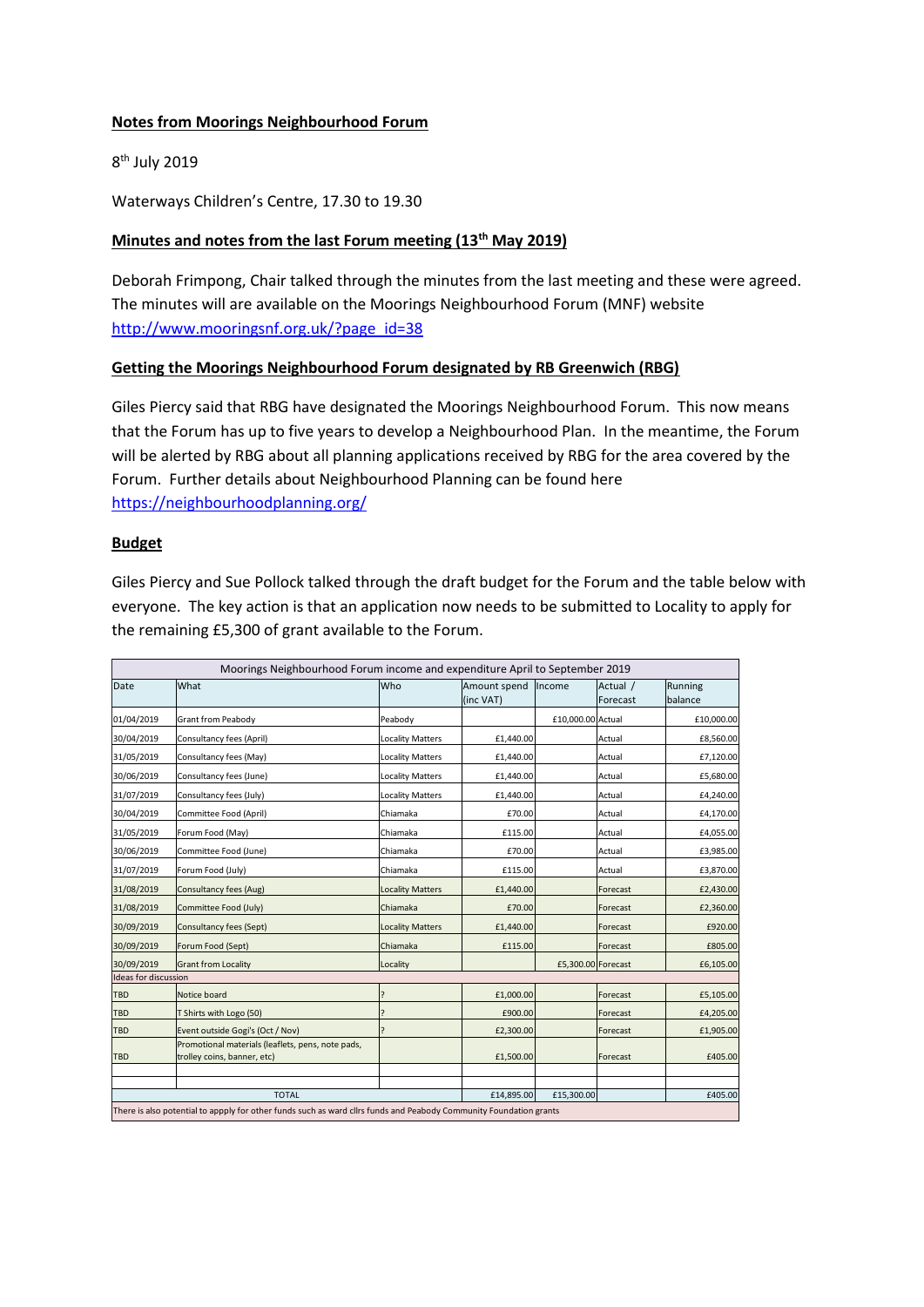## **Designing a logo for the Forum**

Derek Sewell talked through several designs for the Logo. Generally, there was a very positive response to Derek's designs with some suggestions coming fromward from different people. Following the meeting Derek has done further work on the Logo design and version of the Logo below (subject to any further feedback from Forum members) is likely to be agreed.



#### **Crime and Anti-Social Behaviour**

PC Austin and PCSO Carmody from the Met Police gave an update about the police presence in the Thamesmead Moorings Ward.

They key messages coming from this update were a request from everyone to report crimes. For emergencies you need to call 999. For other crimes Dan encouraged everyone to either call the local Safer Neighbourhood Team on 020 8721 2630 or email them on [ThamesmeadMoorings.SNT@met.police.uk](mailto:ThamesmeadMoorings.SNT@met.police.uk) or report the crime on the Met Police Website



#### [www.met.police.uk/teams/greenwich](http://www.met.police.uk/teams/greenwich)

They also encouraged people to look at the Met Police website to see information about policing including local crime hotspots (see below)

Enter SE28 on this page of the website to gather local crime information <https://www.met.police.uk/>